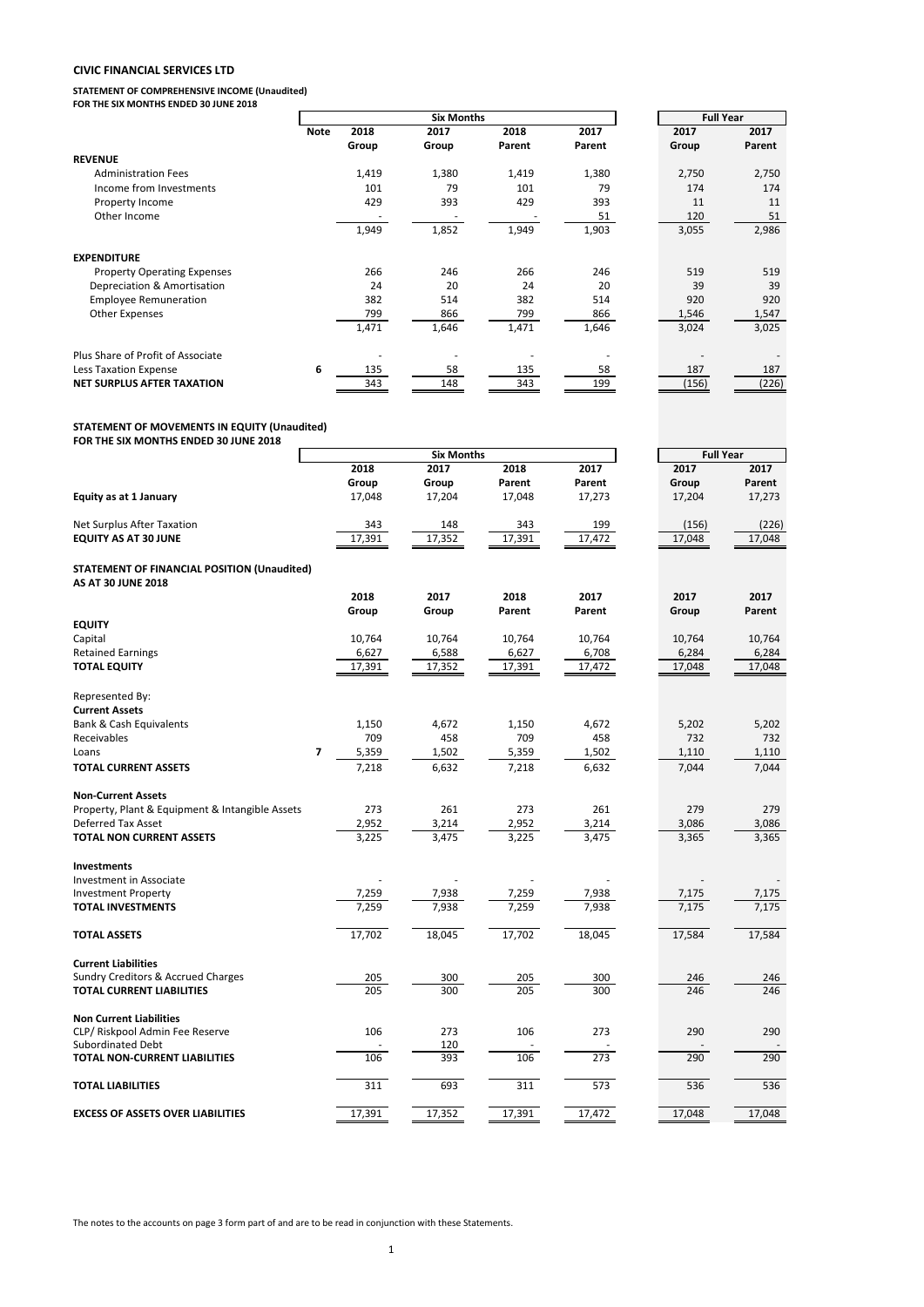# **CIVIC FINANCIAL SERVICES LTD**

**STATEMENT OF CASH FLOWS (Unaudited) FOR THE SIX MONTHS ENDED 30 JUNE 2018**

|                                               |              |         |         | <b>FULL YEAR</b> |          |          |          |
|-----------------------------------------------|--------------|---------|---------|------------------|----------|----------|----------|
|                                               | <b>Notes</b> | 2018    | 2017    | 2018             | 2017     | 2017     | 2017     |
|                                               |              | Group   | Group   | Parent           | Parent   | Group    | Parent   |
| <b>Cash Flows from Operating Activities</b>   |              |         |         |                  |          |          |          |
| Cash from operating activities:               |              | 1,740   | 1,831   | 1,740            | 1,880    | 3,657    | 3,708    |
| Cash applied to operating activities:         |              | 1,486   | 1,753   | 1,486            | 1,752    | 3,383    | 3,383    |
| <b>Net Cashflow from Operating Activities</b> | 5            | 254     | 78      | 254              | 128      | 275      | 325      |
| <b>Cash Flows from Investing Activities</b>   |              |         |         |                  |          |          |          |
| Cash provided from investing activities:      |              |         |         |                  |          | 4,416    | 4,416    |
| Cash applied to investing activities:         |              | 103     | 15      | 103              | 15       | 5,600    | 5,600    |
| <b>Net Cashflow from Investing Activities</b> |              | (103)   | (15)    | (103)            | (15)     | (1, 184) | (1, 184) |
| <b>Cash Flows from Financing Activities</b>   |              |         |         |                  |          |          |          |
| Cash was provided from financing activities:  |              |         |         |                  |          |          |          |
| Cash applied to financing activities:         |              | 4,203   | 1,502   | 4,203            | 1,502    |          |          |
| <b>Net Cashflow from Financing Activities</b> |              | (4,203) | (1,502) | (4,203)          | (1,502)  |          |          |
| Net Decrease in Cash Held                     |              | (4,052) | (1,439) | (4,052)          | (1, 389) | (909)    | (859)    |
| Opening Cash Balance as at 1 January          |              | 5,202   | 6,111   | 5,202            | 6,061    | 6,111    | 6,061    |
| Closing Cash Balance as at 30 June            |              | 1,150   | 4,672   | 1,150            | 4,672    | 5,202    | 5,202    |
| Being:                                        |              |         |         |                  |          |          |          |
| <b>Bank &amp; Cash Equivalents</b>            |              | 1,150   | 4,672   | 1,150            | 4,672    | 5,202    | 5,202    |

The notes to the accounts on page 3 form part of and are to be read in conjunction with this statement.

2